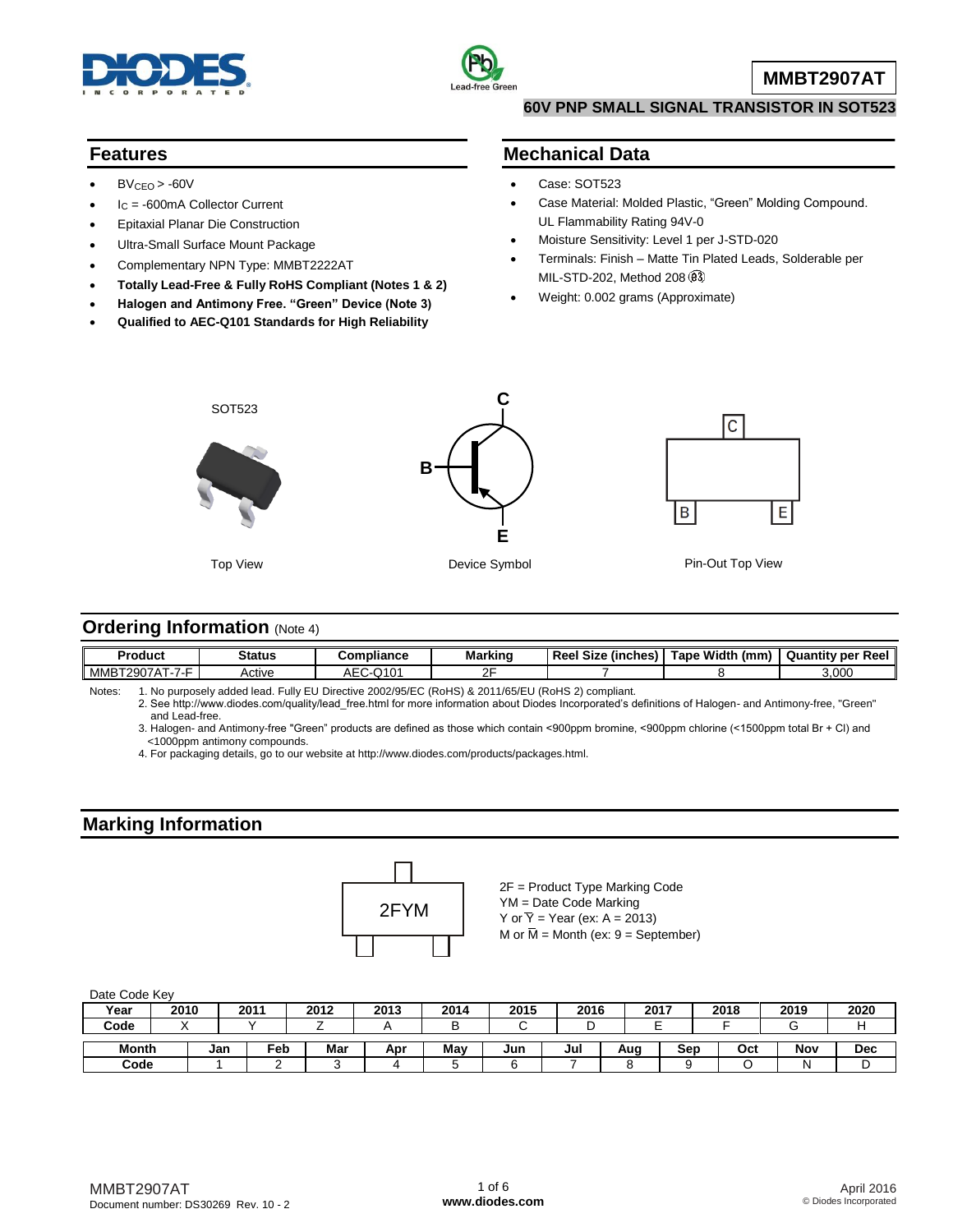

# **Absolute Maximum Ratings** (@T<sub>A</sub> = +25°C, unless otherwise specified.)

| <b>Characteristic</b>     | Svmbol           | Value  | Unit |
|---------------------------|------------------|--------|------|
| Collector-Base Voltage    | V <sub>CBO</sub> | -60    |      |
| Collector-Emitter Voltage | V <sub>CEO</sub> | $-60$  |      |
| Emitter-Base Voltage      | V <sub>EBO</sub> |        |      |
| Collector Current         |                  | $-600$ | mA   |

## **Thermal Characteristics** (@T<sub>A</sub> = +25°C, unless otherwise specified.)

| Characteristic                                   | Svmbol          | Value           | Unit |
|--------------------------------------------------|-----------------|-----------------|------|
| Power Dissipation (Note 5)                       |                 | 150             | mW   |
| Thermal Resistance, Junction to Ambient (Note 5) | $R_{\theta JA}$ | 833             | °C/W |
| Operating and Storage Temperature Range          | . j, Iste       | $-55$ to $+150$ |      |

#### **ESD Ratings** (Note 6)

| <b>Characteristic</b>                      | <b>Symbol</b> | Value | Unit | <b>JEDEC Class</b> |
|--------------------------------------------|---------------|-------|------|--------------------|
| Electrostatic Discharge - Human Body Model | ESD HBM       | 4,000 |      | 3A                 |
| Electrostatic Discharge - Machine Model    | <b>ESD MM</b> | 400   |      |                    |

Notes: 5. For a device mounted with the collector lead on minimum recommended pad layout 1oz copper that is on a single-sided 1.6mm FR4 PCB; device is measured under still air conditions whilst operating in a steady-state.

6. Refer to JEDEC specification JESD22-A114 and JESD22-A115.

## **Thermal Characteristics and Derating Information**

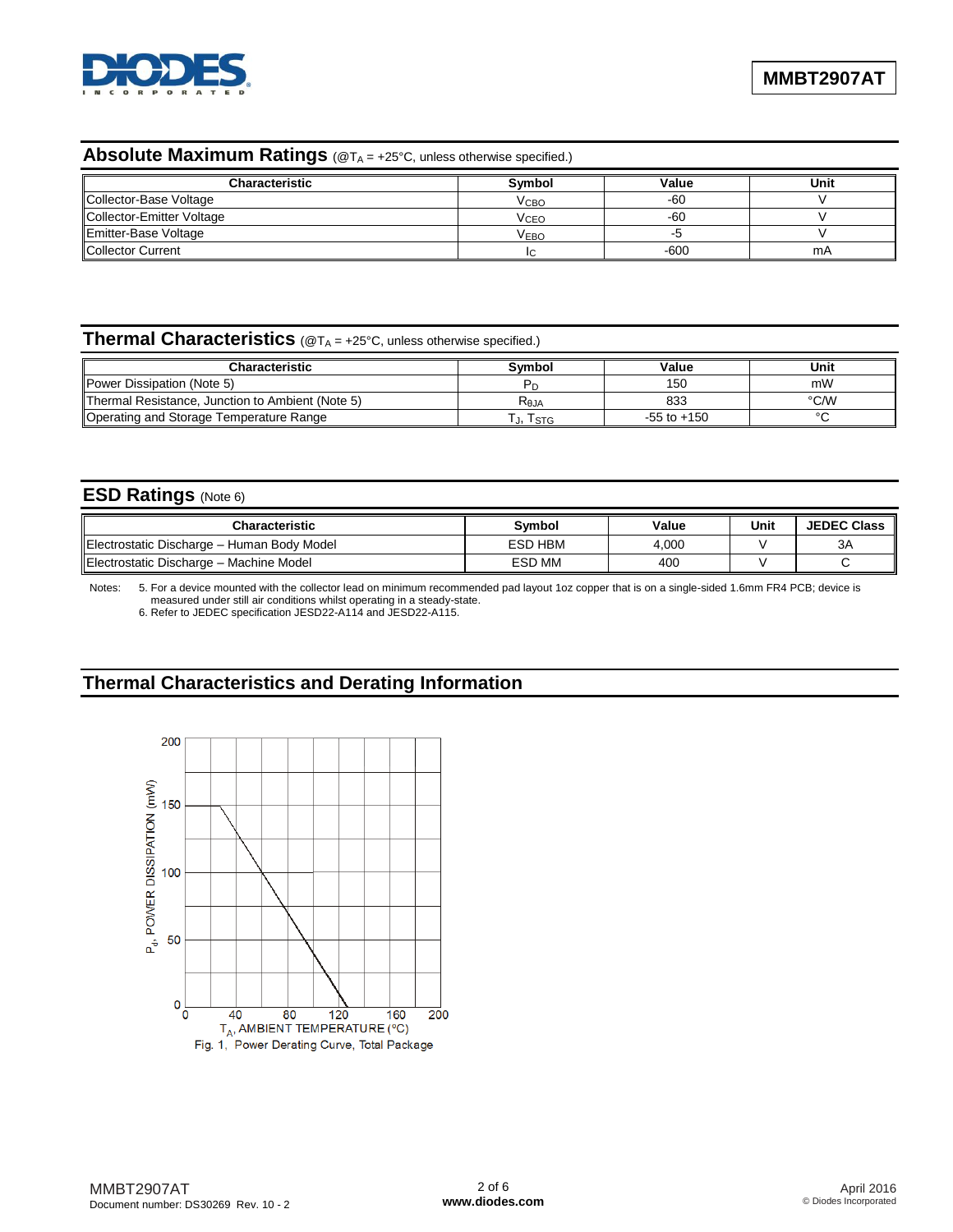

### **Electrical Characteristics** (@T<sub>A</sub> = +25°C, unless otherwise specified.)

| Characteristic                         | Symbol                  | Min                      | <b>Max</b> | Unit          | <b>Test Condition</b>                          |  |
|----------------------------------------|-------------------------|--------------------------|------------|---------------|------------------------------------------------|--|
| <b>OFF CHARACTERISTICS (Note 7)</b>    |                         |                          |            |               |                                                |  |
| Collector-Base Breakdown Voltage       | <b>BV<sub>CBO</sub></b> | $-60$                    |            | V             | $I_C = -10\mu A, I_E = 0$                      |  |
| Collector-Emitter Breakdown Voltage    | <b>BV<sub>CEO</sub></b> | $-60$                    |            | $\vee$        | $I_C = -10mA$ , $I_B = 0$                      |  |
| Emitter-Base Breakdown Voltage         | <b>BV<sub>EBO</sub></b> | $-5$                     |            | $\vee$        | $I_E = -10\mu A$ , $I_C = 0$                   |  |
| Collector Base Cutoff Current          |                         |                          |            | nA            | $V_{CB} = -50V$ , $I_F = 0$                    |  |
|                                        | <b>I</b> CBO            |                          | $-10$      | μA            | $V_{CB} = -50V$ , $I_E = 0$ , $T_A = +125$ °C  |  |
| <b>Collector Cutoff Current</b>        | lcEx                    |                          | $-50$      | nA            | $V_{CE} = -30V$ , $V_{EB(OFF)} = -0.5V$        |  |
| <b>Base Cutoff Current</b>             | <b>I</b> BL             |                          | $-50$      | nA            | $V_{CE} = -30V$ , $V_{EB(OFF)} = -0.5V$        |  |
| <b>ON CHARACTERISTICS (Note 7)</b>     |                         |                          |            |               |                                                |  |
|                                        |                         | 75                       |            |               | $I_C = -100uA$ , $V_{CE} = -10V$               |  |
|                                        |                         | 100                      |            |               | $I_C = -1mA$ , $V_{CF} = -10V$                 |  |
| <b>IDC Current Gain</b>                | $h_{FE}$                | 100                      |            |               | $\angle$ $I_C = -10$ mA, $V_{CE} = -10V$       |  |
|                                        |                         | 100                      | 300        |               | $I_C = -150$ mA, $V_{CF} = -10V$               |  |
|                                        |                         | 50                       |            |               | $I_C = -500 \text{mA}$ , $V_{CE} = -10V$       |  |
| Collector-Emitter Saturation Voltage   | VCE(SAT)                |                          | $-0.4$     | $\mathcal{U}$ | $lc = -150mA$ , $ls = -15mA$                   |  |
|                                        |                         |                          | $-1.6$     |               | $I_C = -500 \text{mA}$ , $I_B = -50 \text{mA}$ |  |
| <b>Base-Emitter Saturation Voltage</b> | V <sub>BE(SAT)</sub>    |                          | 1.3        | $\vee$        | $IC = -150mA$ , $IB = -15mA$                   |  |
|                                        |                         |                          | 2.6        |               | $I_C = -500mA$ , $I_B = -50mA$                 |  |
| <b>SMALL SIGNAL CHARACTERISTICS</b>    |                         |                          |            |               |                                                |  |
| <b>Output Capacitance</b>              | Co <sub>BO</sub>        | $\overline{\phantom{0}}$ | 8          | рF            | $V_{CB} = -10V$ , f = 1.0MHz, $I_E = 0$        |  |
| <b>Input Capacitance</b>               | C <sub>IBO</sub>        |                          | 30         | pF            | $V_{EB} = -2V$ , f = 1.0MHz, $I_C = 0$         |  |
| <b>Current Gain-Bandwidth Product</b>  | $f_{\text{T}}$          | 200                      |            | <b>MHz</b>    | $V_{CE} = -20V$ , $I_C = -50mA$ ,              |  |
|                                        |                         |                          |            |               | $f = 100$ MHz                                  |  |
| <b>SWITCHING CHARACTERISTICS</b>       |                         |                          |            |               |                                                |  |
| Turn-On Time                           | t <sub>ON</sub>         | $\overline{\phantom{0}}$ | 45         | ns            | $V_{CC}$ = -30V, $I_C$ = -150mA,               |  |
| <b>Delay Time</b>                      | $t_{D}$                 |                          | 10         | ns            | $I_{B1} = -15mA$                               |  |
| <b>Rise Time</b>                       | t <sub>R</sub>          |                          | 40         | ns            |                                                |  |
| Turn-Off Time                          | toFF                    | $\overline{\phantom{0}}$ | 100        | ns            | $V_{CC} = -6V$ , $I_C = -150$ mA,              |  |
| Storage Time                           | ts                      |                          | 80         | ns            | $I_{B1} = I_{B2} = -15mA$                      |  |
| <b>Fall Time</b>                       | $t_{F}$                 | $\overline{\phantom{0}}$ | 30         | ns            |                                                |  |

Note: 7. Measured under pulsed conditions. Pulse width ≤ 300µs. Duty cycle ≤ 2%.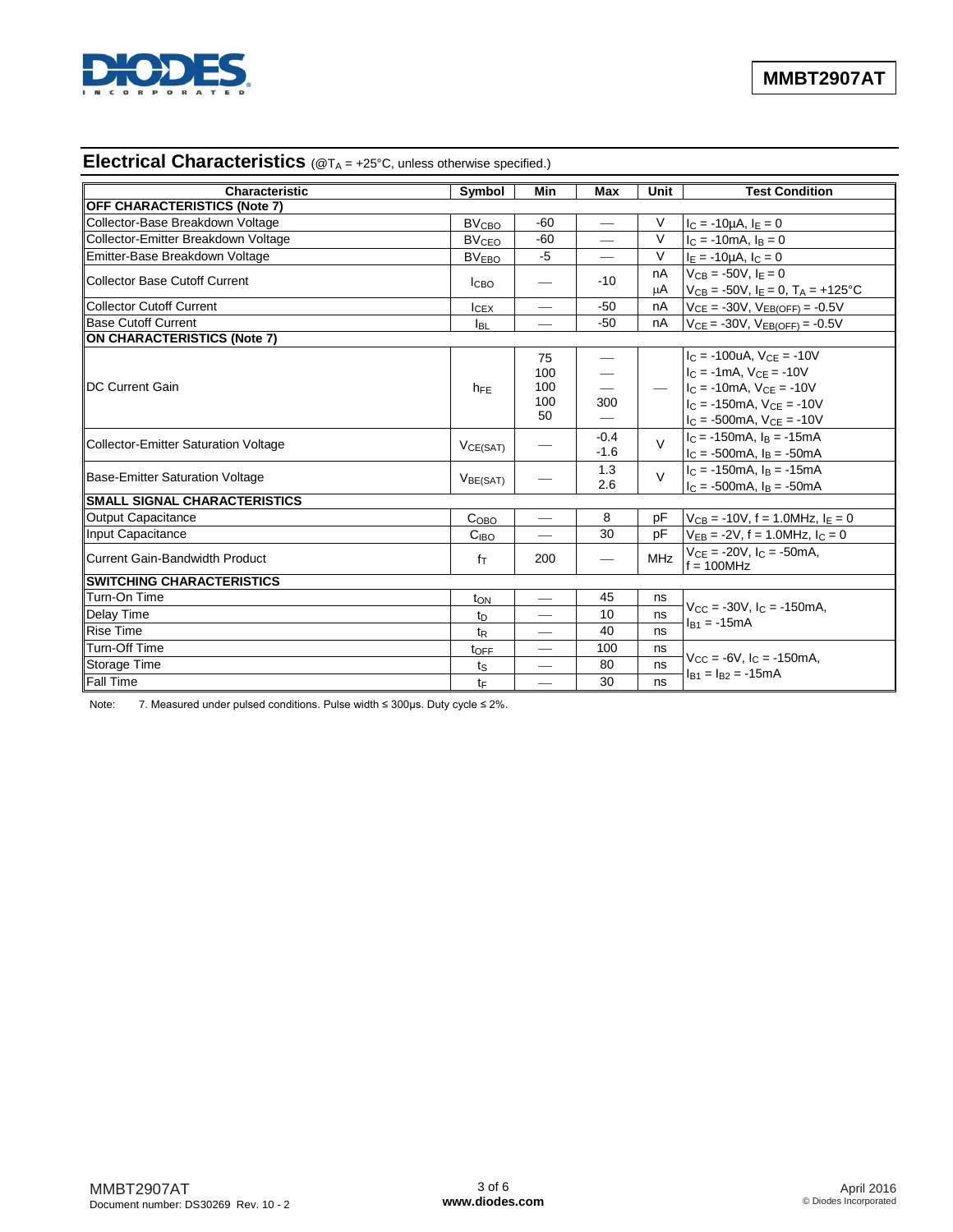

## **Typical Electrical Characteristics** (@TA = +25°C, unless otherwise specified.)



Document number: DS30269 Rev. 10 - 2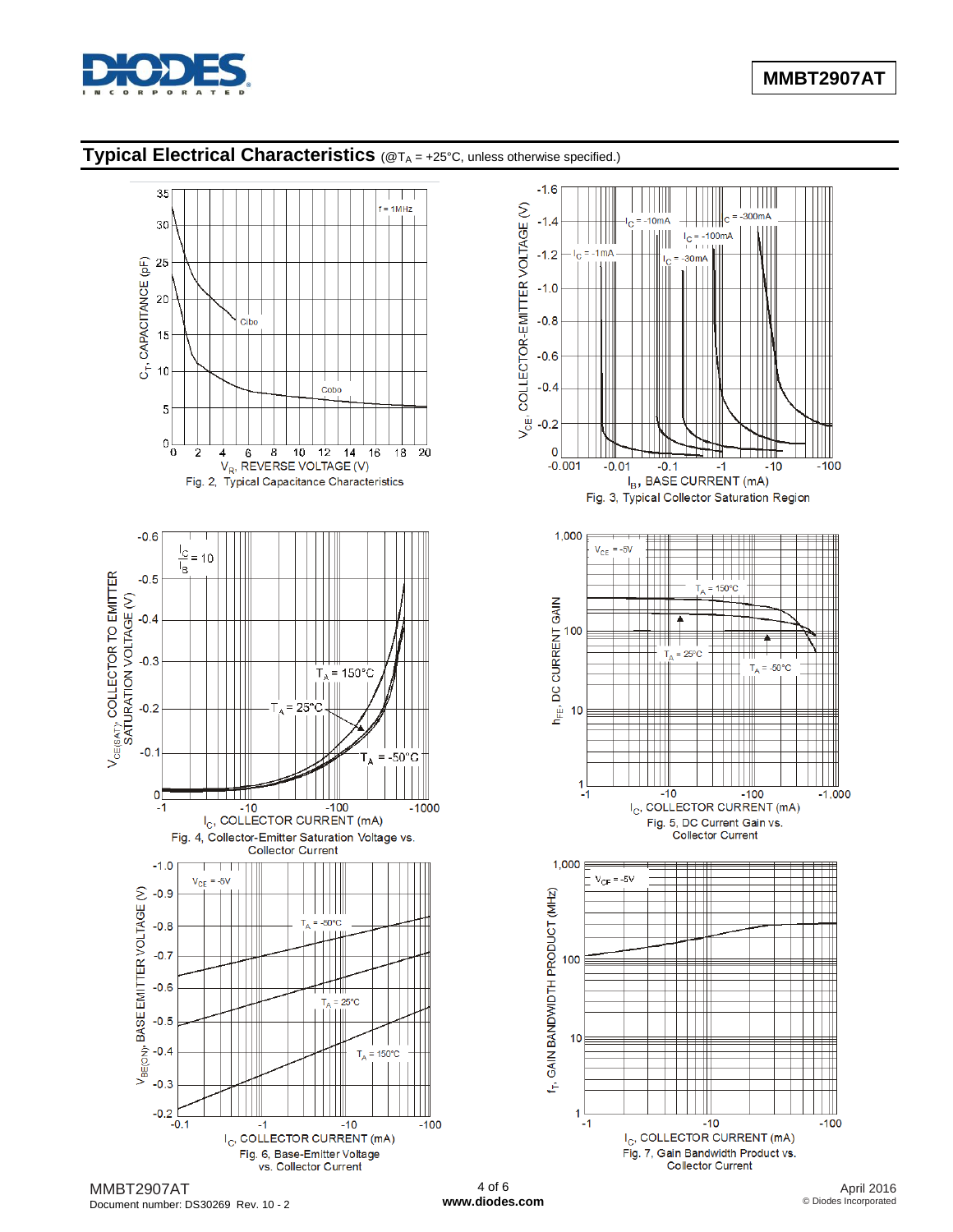

### **Package Outline Dimensions**

Please see [http://www.diodes.com/package-outlines.html fo](http://www.diodes.com/package-outlines.html)r the latest version.



| <b>SOT523</b>  |      |      |            |  |  |  |
|----------------|------|------|------------|--|--|--|
| Dim            | Min  | Max  | <b>Typ</b> |  |  |  |
| A              | 0.15 | 0.30 | 0.22       |  |  |  |
| в              | 0.75 | 0.85 | 0.80       |  |  |  |
| C              | 1.45 | 1.75 | 1.60       |  |  |  |
| D              |      |      | 0.50       |  |  |  |
| G              | 0.90 | 1.10 | 1.00       |  |  |  |
| н              | 1.50 | 1.70 | 1.60       |  |  |  |
| J              | 0.00 | 0.10 | 0.05       |  |  |  |
| κ              | 0.60 | 0.80 | 0.75       |  |  |  |
| L              | 0.10 | 0.30 | 0.22       |  |  |  |
| М              | 0.10 | 0.20 | 0.12       |  |  |  |
| N              | 0.45 | 0.65 | 0.50       |  |  |  |
| $\alpha$       | n۰   | R۰   |            |  |  |  |
| <b>ensions</b> |      |      |            |  |  |  |

## **Suggested Pad Layout**

Please see [http://www.diodes.com/package-outlines.html fo](http://www.diodes.com/package-outlines.html)r the latest version.



**SOT523**

|   | Dimensions   Value (in mm) |
|---|----------------------------|
|   | 1.8                        |
|   | 0.4                        |
|   | 0.51                       |
| c | 1.3                        |
| F | ባ 7                        |